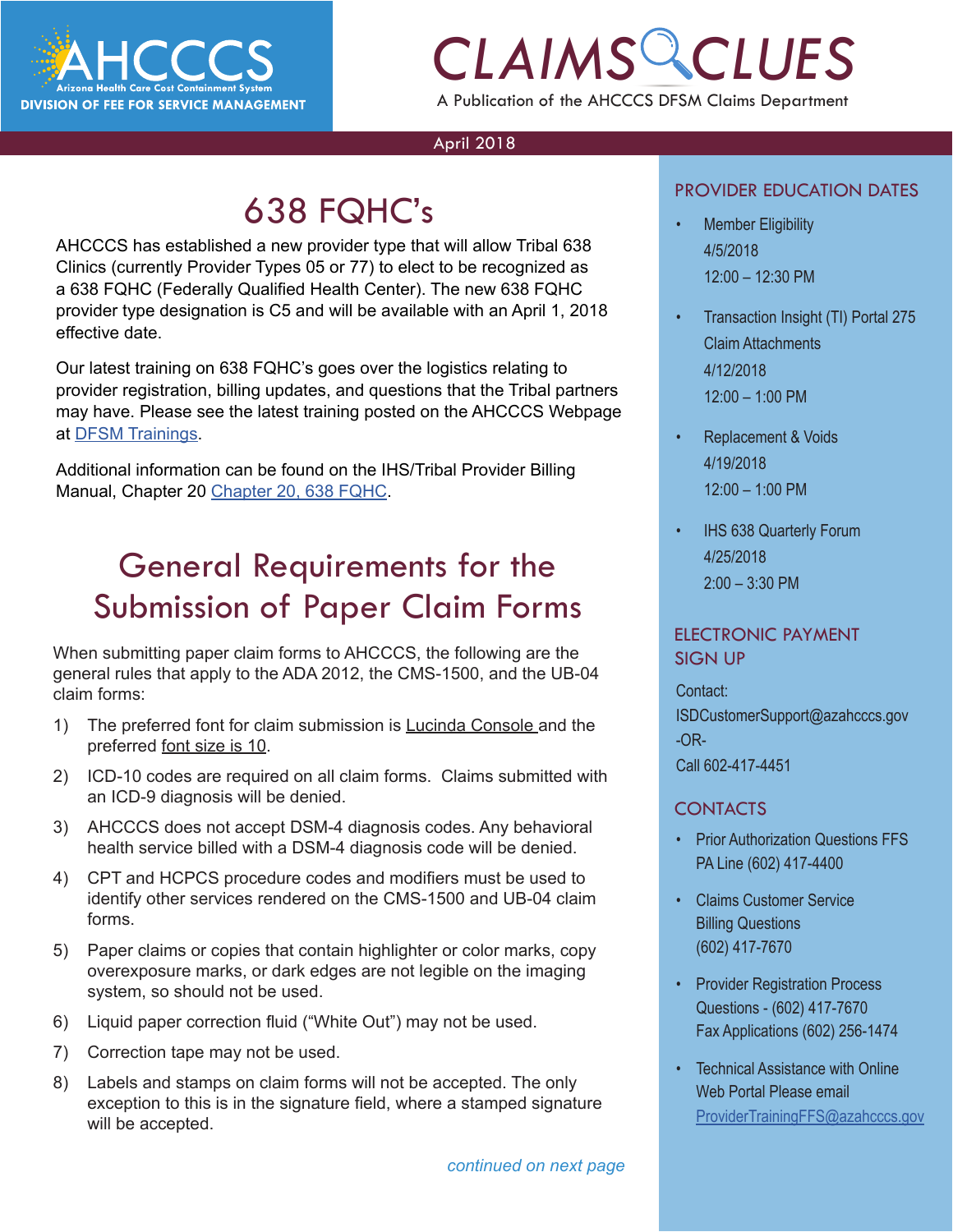# *CLAIMS CLUES* <sup>2</sup>

- 9) When submitting claims via fax it is recommended to fax in the following order: The claim form (UB-04, ADA-2012, or CMS-1500) first, the Explanation of Benefits (EOB) second (if applicable), and any applicable medical documentation third.
- 10) Instructions on filling out each individual claim form type can be found in the Fee-For-Service [Provider](https://www.azahcccs.gov/PlansProviders/RatesAndBilling/FFS/providermanual.html)  [Billing Manual on the AHCCCS website](https://www.azahcccs.gov/PlansProviders/RatesAndBilling/FFS/providermanual.html).

### All Inclusive Rate (AIR) Provider Billing Manual Updates

The following chapters of the IHS/Tribal Provider Billing Manual have been updated with information on the All Inclusive Rate (AIR) and its limits:

- Chapter 8, Individual Practitioner Services
- Chapter 4, General Billing Rules
- Chapter 5, Claim Form Requirements
- Chapter 16, Claims Processing

The update is general in nature, containing information about UB-04 submissions and the number of AIRs that can be submitted for a member in one day.

Please keep the following guidelines in mind when billing the AIR:

- The AIR may be submitted for Title XIX members when they receive services from an IHS/638 provider or facility.
- All claims being billed for reimbursement at the OMB All Inclusive Rate (AIR) should be billed on a UB04 claim form.
- Up to 5 AIR claims may be billed per member, per day, so long as each individual AIR claim is for a visit that is **a separate and distinct service**. The system is set up to **automatically deny** any AIR claim submissions in excess of five per member, per day.
- **Only 1 AIR can be submitted on each claim. If multiple AIRs are submitted on 1 claim, even if each AIR is for a different date of service, all AIRs will still deny.** 
	- o For example: If a UB-04 claim form is submitted with 3 AIRs listed, 1 AIR for January 1st, 1 AIR for January 2nd, and 1 AIR for January 3rd, then all 3 AIRs will deny.

To avoid this, the provider would have needed to submit 3 separate claims (1 claim for each day).

- The first AIR claim is for 1/1/18.
- The second AIR claim is for 1/2/18.
- The third AIR claim is for 1/3/18.
- The AIR may not be submitted for Title XXI (KidsCare) members, even if the KidsCare member received services from an IHS/638 provider or facility.
- The AIR may be billed for prescription medications. The limit for pharmacy services AIR is 1 AIR per member, per facility, per day.
	- o For example: If multiple prescriptions are filled the provider is not able to bill 1 AIR *per* prescription. The provider may only bill 1 AIR per member, per facility for pharmacy services, per day. That 1 AIR will cover *all* prescriptions for the member filled that day at the *same* facility.

To add further clarification, the following is an example of 3 distinct and separate services:

- A member comes in for a 10:00AM appointment with their PCP, then immediately after the PCP appointment they have a dental appointment with a different attending provider. This would count as 2 separate clinic visits and 2 AIRs could be billed for this.
- Immediately after the PCP and dental appointments that same member, on the same day, goes to the pharmacy and has 3 prescriptions filled. Only 1 AIR may be billed for all 3 prescriptions.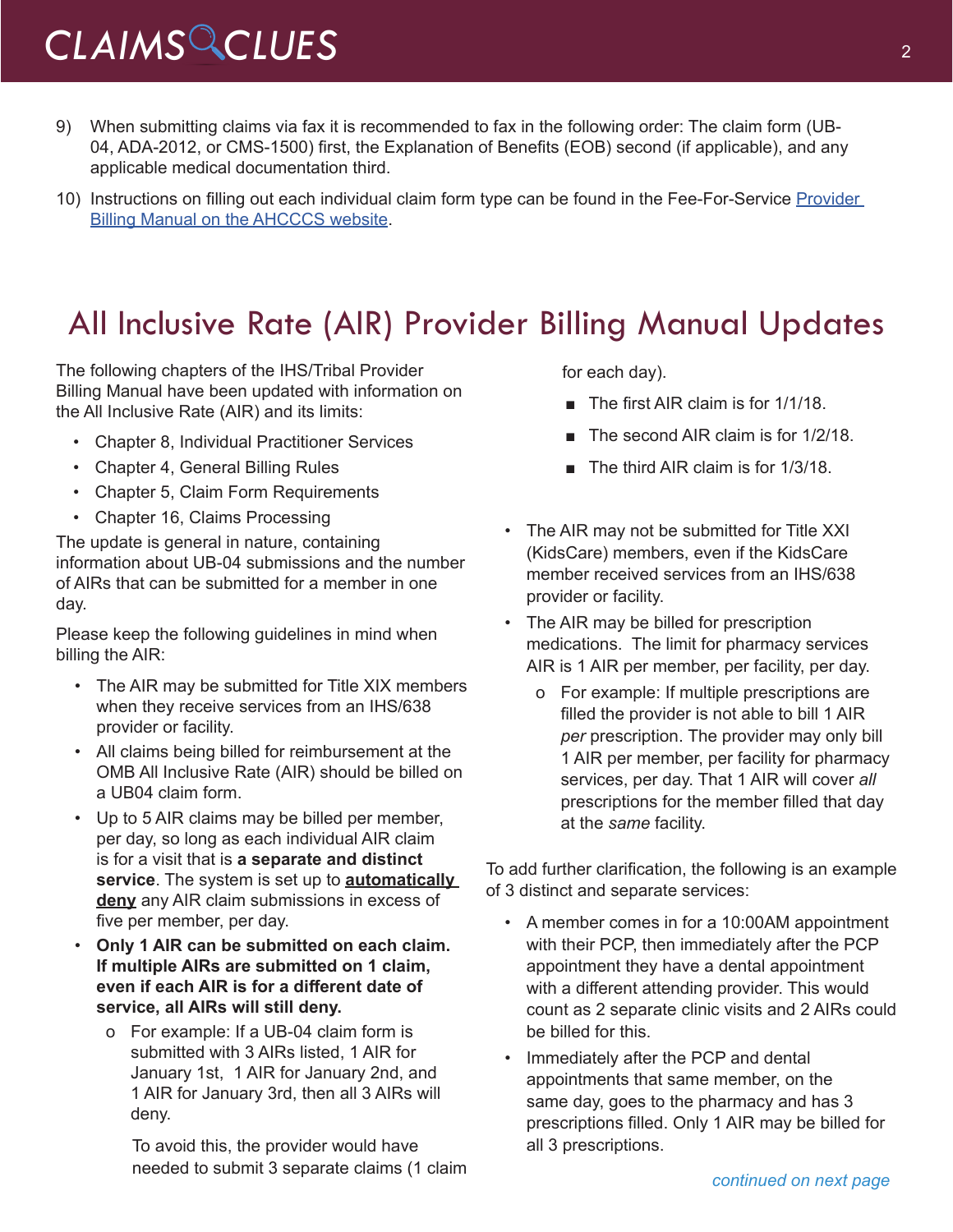# CLAIMS CLUES<sup>3</sup>

### All Inclusive Rate (AIR) Provider Billing Continued

• In this example 3 AIRs would be billed for the member on that same date of service: 1AIR for the PCP appointment, 1 AIR for the dental appointment, and 1 AIR for *all 3* prescriptions.

#### **Individual Practitioner Billing**

If an individual practitioner is employed by an IHS/638 facility and that practitioner is providing services for a Title XIX member, that practitioner will **not** be the billing provider on the submitted claim.

Instead, when a claim is submitted for those services rendered by that employed practitioner, for reimbursement at the AIR, then the IHS/638 facility will be the billing provider listed. The IHS/638 facility will use the UB04 claim form when billing the AIR.

#### **A Note on Title XXI (KidsCare) Members**

Claims for Title XXI (KidsCare) members must be

submitted to the member's *enrolled health plan.* If the KidsCare member is enrolled in a managed care plan, submit the claim to that plan. If the KidsCare member is enrolled as FFS or AIHP, then submit the claim to AHCCCS.

Medical services provided to Title XXI (KidsCare) members must be billed on the CMS 1500 (02/12) claim form using appropriate CPT and HCPCS codes and procedure modifiers, if applicable.

Dental claims for services provided to Title XXI (KidsCare) members must be billed on the ADA 2012 form using CDT-4 codes.

The All Inclusive Rate (AIR) may not be billed for Title XXI (KidsCare) members. Claims for Title XXI (KidsCare) members are reimbursed at the fee schedule.